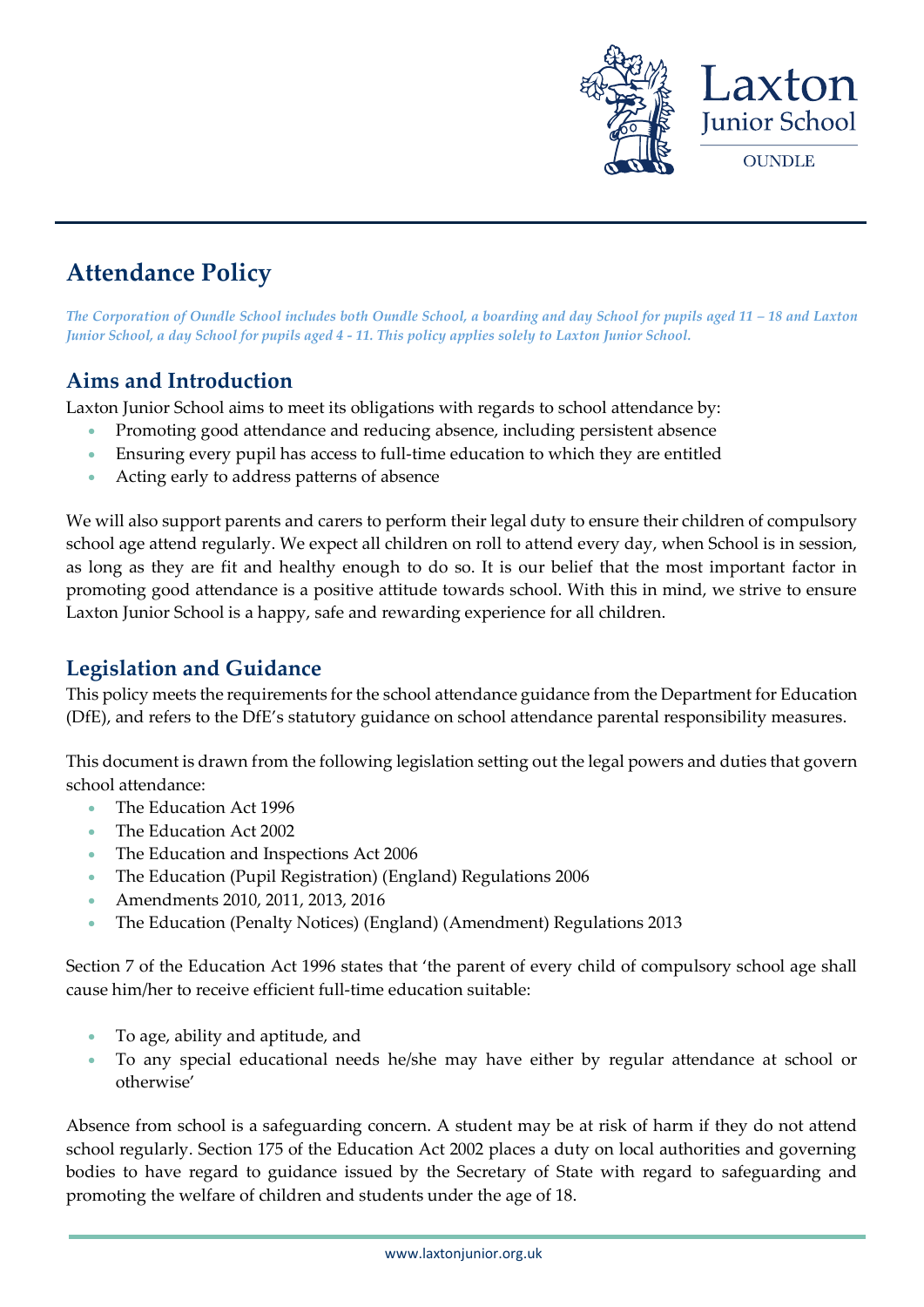### **Roles and Responsibilities**

#### **The Governing Body**

The Governing Body delegates responsibility for the monitoring of attendance to the Head.

Attendance links to safeguarding and, as such, the governor with responsibility for safeguarding is informed of any individual concerns.

#### **The Head**

The Head is responsible for ensuring this policy is implemented consistently across the school, and for monitoring school-level absence data, responding to concerns and reporting it to Governors on a termly basis.

The Head also supports other staff in monitoring the attendance of individual pupils.

#### **The Deputy Head**

The Deputy Head is responsible for:

- Monitoring attendance data at the school and at individual pupil level
- Liaising with Form Teachers and the School Administrators in identifying concerns and building a picture of understanding about individual children's attendance
- Reporting concerns about attendance to the Head
- Working with local authority partners to tackle persistent absence
- Arranging calls and meetings with parents and Form Teachers to discuss attendance issues

#### **Form Teachers**

Form Teachers are responsible for:

- Recording attendance daily, using the correct codes and submitting this information to the school offices via iSAMS
- Following up absences in the appropriate way (with the School Office or Deputy Head)
- Discussing lateness and attendance with parents/carers in the first instances
- Reporting any concern about a child's absence or welfare to the Designated Safeguarding Lead

#### **Office Staff**

Office Staff are responsible for:

- Taking calls from parents about absence and record it on the school system
- Recording any late pupils coming through the Front Office and to seek clarification from parents for their reason for being late
- Completing the daily DfE attendance record form

### **School Procedures**

#### **Attendance Register**

By law, all schools (except those where all pupils are boarders) are required to keep an attendance register and all pupils must be placed on this register. The attendance register will be taken during Form Time in the morning and after lunch. It will mark whether every pupil is:

- Present
- Attending an approved off-site educational activity
- Attending a medical appointment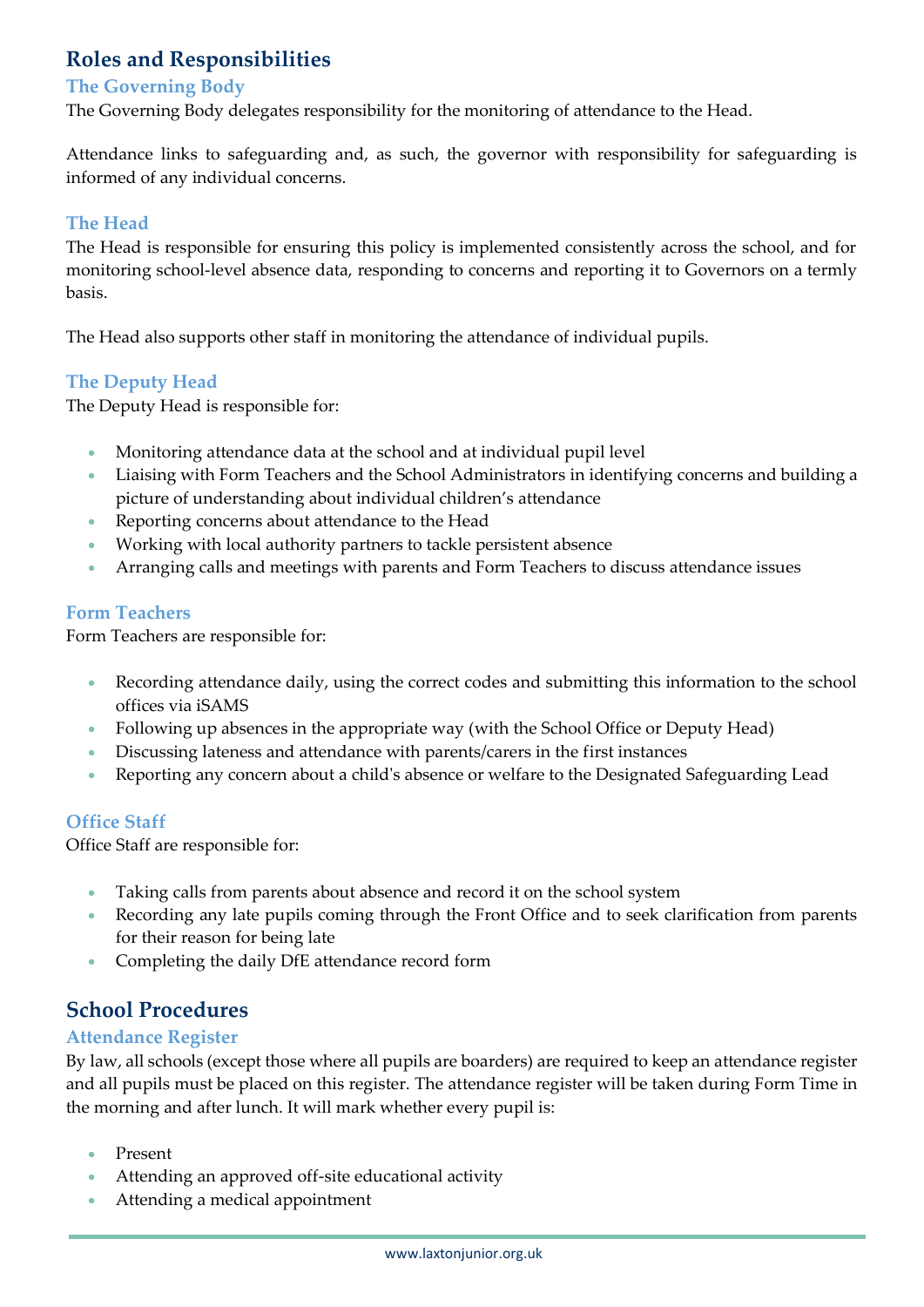- Absent
- Unable to attend due to exceptional circumstances

An electronic registration system is used through our data management system, iSAMS.

Morning registration takes place during morning Form Time. The afternoon register will be taken during the first 15 minutes of Period 6.

See Appendix 1 for the DfE attendance codes.

Every entry in the attendance register is preserved. Attendance data is not deleted or archived.

#### **Lateness and Punctuality**

Pupils who arrive after 8.30am must enter via the main entrance. Office staff will register the child and accompany them to their classroom where appropriate. It will be the parent/carer's responsibility to explain the reasons for lateness.

Repeated lateness at the beginning of the school day could be a safeguarding concern and will be monitored by the Deputy Head and Designated Safeguarding Lead.

Pursuing Lateness:

- Office staff will have responsibility for collating lists of pupils arriving late
- Lateness is monitored daily and reviewed weekly
- If a child has regular lateness parents/carers will be contacted via the Form Tutor
- If punctuality does not improve, parents/carers will be contacted by the Deputy Head to explore how the parents will improve the situation and, if necessary, what support the School can provide in facilitating this
- On the rare occasion that punctuality still does not improve, parents will be invited to a meeting with the Head and Deputy Head
- If after extensive support from the school, the parents do not ensure that punctuality is at an acceptable standard, a referral will be made to the Local Authority Educational Inclusion Manager

#### **Unplanned Absence**

Parents/carers must notify the school on the first day of any unplanned absence by 9.00am or as soon as practically possible – for example, if their child is unable to attend due to ill health.

Absences due to illness will be authorised unless the school has a genuine concern about the authenticity of the illness.

If the authenticity of the illness is in doubt, the school may ask parents/carers to provide medical evidence, such as a doctor's note, prescription, appointment card or other appropriate forms of evidence. We will not ask for medical evidence unnecessarily.

If the school is not satisfied about the authenticity of the illness, the absence will be recorded as unauthorised and parents/carers will be notified of this in advance.

#### **Medical or Dental Appointments**

Medical and dental appointments are recorded as authorised absences; advance notice is required for these absences, which should be submitted to the Head, either directly or via the School office or Form Teacher.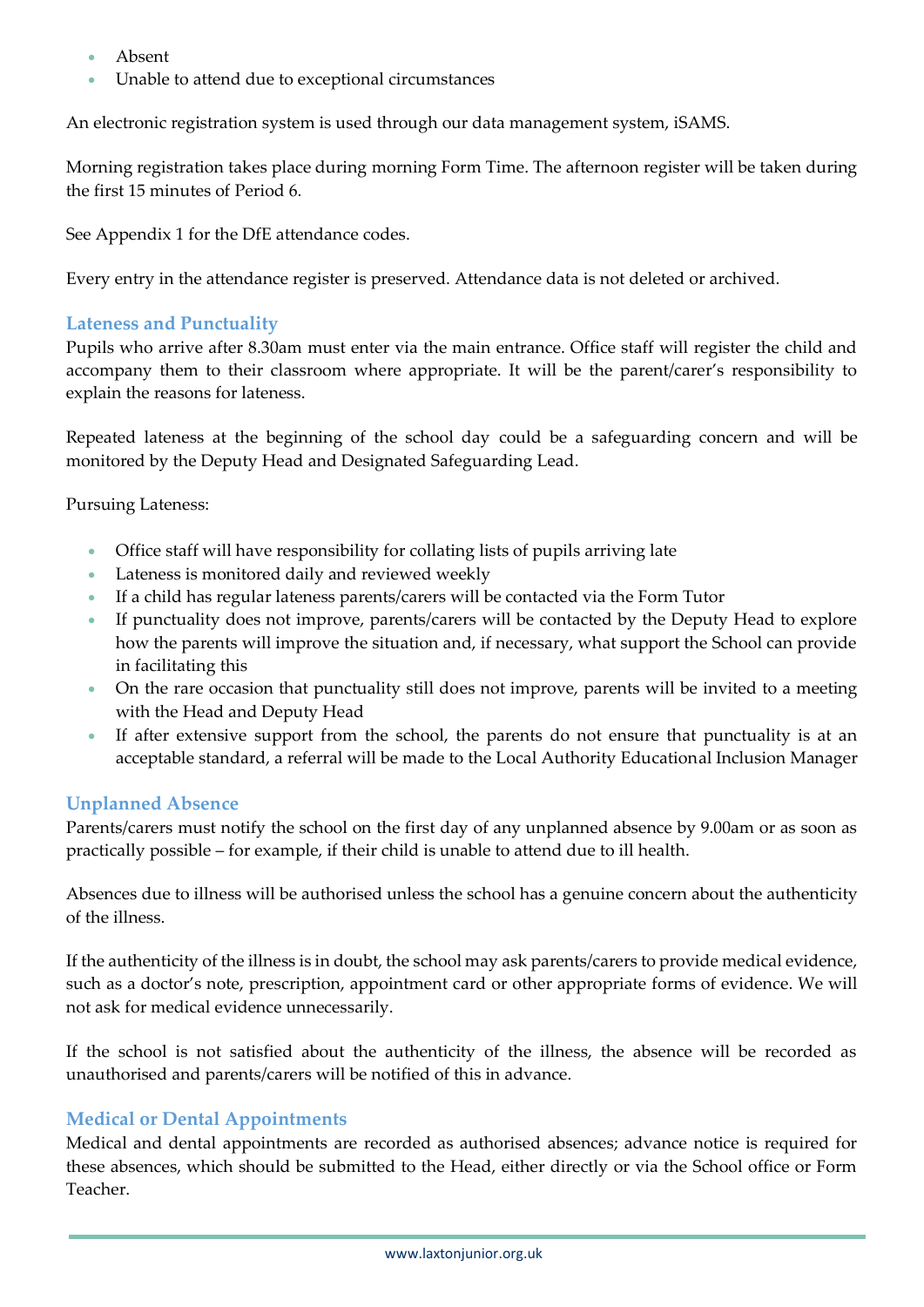We advise that medical and dental appointments are taken outside of school hours but understand that this is not always possible. Pupils should be out of school for the minimum amount of time necessary.

#### **Applications for Other Absences**

Applications for other types of absence in term time, including long term absences, must also be made in advance. Information relating to whether we can authorise such absences can be found below. Any request for absence should be made to the Head, either directly or via the School office or Form Teacher. The Head will then decide whether to authorise the absence.

#### **Unexplained Absences**

The school will follow up any unexplained absences to ascertain the reason, ensure proper safeguarding action is taken where necessary, identify whether the absence is authorised or not and identify the correct attendance code to use.

#### **Reporting to Parents**

Attendance is reported to parents bi-annually through the written reports.

#### **Following Up Absences**

Where any child we expect to attend school does not attend school, or stops attending, we will:

- Follow up on their absence with their parent/carer to ascertain the reason by the School Administrator phoning the parent/carer and following up via email if required.
- Ensure proper safeguarding action is taken where necessary
- Identify whether an absence is approved or not
- Identify the correct code to use

### **Authorised and Unauthorised Absence**

#### **Authorised Absence**

An absence is classified as authorised when a child has been away from school for a legitimate reason and the school has received notification from a parent or carer.

Valid reasons for authorised absences may include, but are not limited to:

- Illness and medical/dentist appointments
- Religious observance where the day is exclusively set apart for religious observance by the religious body to which the pupil's parents belong.
- A parent returning from a tour of duty
- The death of a relative
- Attending the wedding or funeral of a close relative

Only the Head can authorise an absence. Parents do not have this authority. Consequently, not all absences supported by parents will be classified as authorised. For example, if a parent takes a child out of school to go shopping during school hours, it will not be an authorised absence.

#### **Unauthorised Absence**

An absence is classified as unauthorised when a child is away from school without the permission of both the school and a parent/carer.

Therefore, the absence is unauthorised if a child is away from school without good reason, even with the support of a parent.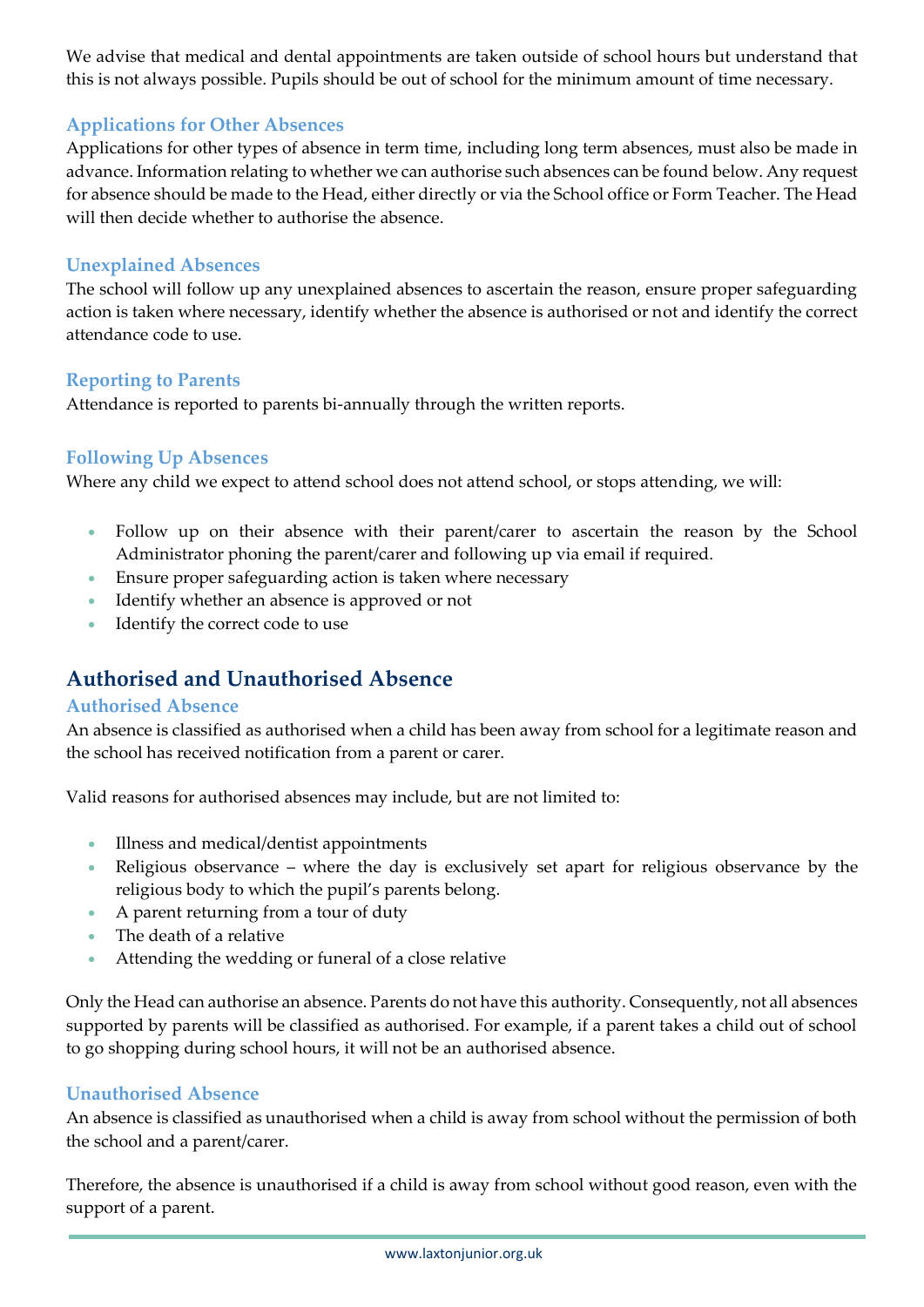#### **Requesting Approval for Term-Time Absence**

We believe that children need to be in school for all sessions, so that they can make the most progress possible. However, we do understand that there are exceptional circumstances where a parent/carer may legitimately request leave of absence for a child to attend, for example, a special event.

Term time absence requests should be made in writing (via email or letter) to the Head.

#### **Granting Approval for Term-Time Absence**

Any authorised absence is at the Head's discretion. The Head will review any absence request individually, taking into consideration:

- the time of year for the proposed absence
- if the absence is close to any assessment or exam dates
- the child's overall attendance record
- any holidays already taken in the school year
- the age and stage of education of the child
- the ability of the child to catch up the learning that they have missed
- the reason why parents are taking the time off during term-time

While absence may be granted for absence during term-time, it is entirely the Head's decision and is not a parental right.

#### **Attendance Monitoring**

The Deputy Head and School Administrator monitor pupil absence on a daily, weekly, termly and annual basis. Parents are expected to call the school in the morning if their child is going to be absent unexpectedly (see section 3.3).

If a pupil's attendance drops below 95% the Deputy Head may contact the parents to discuss the reasons for this and support an increase in attendance.

If after contacting and working closely with parents/carers a pupil's absence continues to rise, we will consider involving the Educational Inclusion and Partnership Team. Attendance can be a safeguarding concern. Any safeguarding concerns will be followed in accordance to our Safeguarding Policy.

The persistent absence threshold is 10%. If a pupil's individual overall absence rate is greater than or equal to 10%, the pupil will be classified as a persistent absentee.

Pupil-level attendance data is used for internal purposes for example:

- To track the attendance of individual pupils
- To identify cause for concerns
- To monitor and evaluate pupils being identified as being in need of intervention and support
- To ensure the welfare of the child is paramount

#### **Repeated Unauthorised and/or Unexplained Absences**

The school will contact the parent or carer of any child who has an unauthorised/unexplained absence. If a child has a repeated number of unauthorised and/or unexplained absences, the parents or carers will be asked to meet with the Head and/or Deputy and discuss the problem.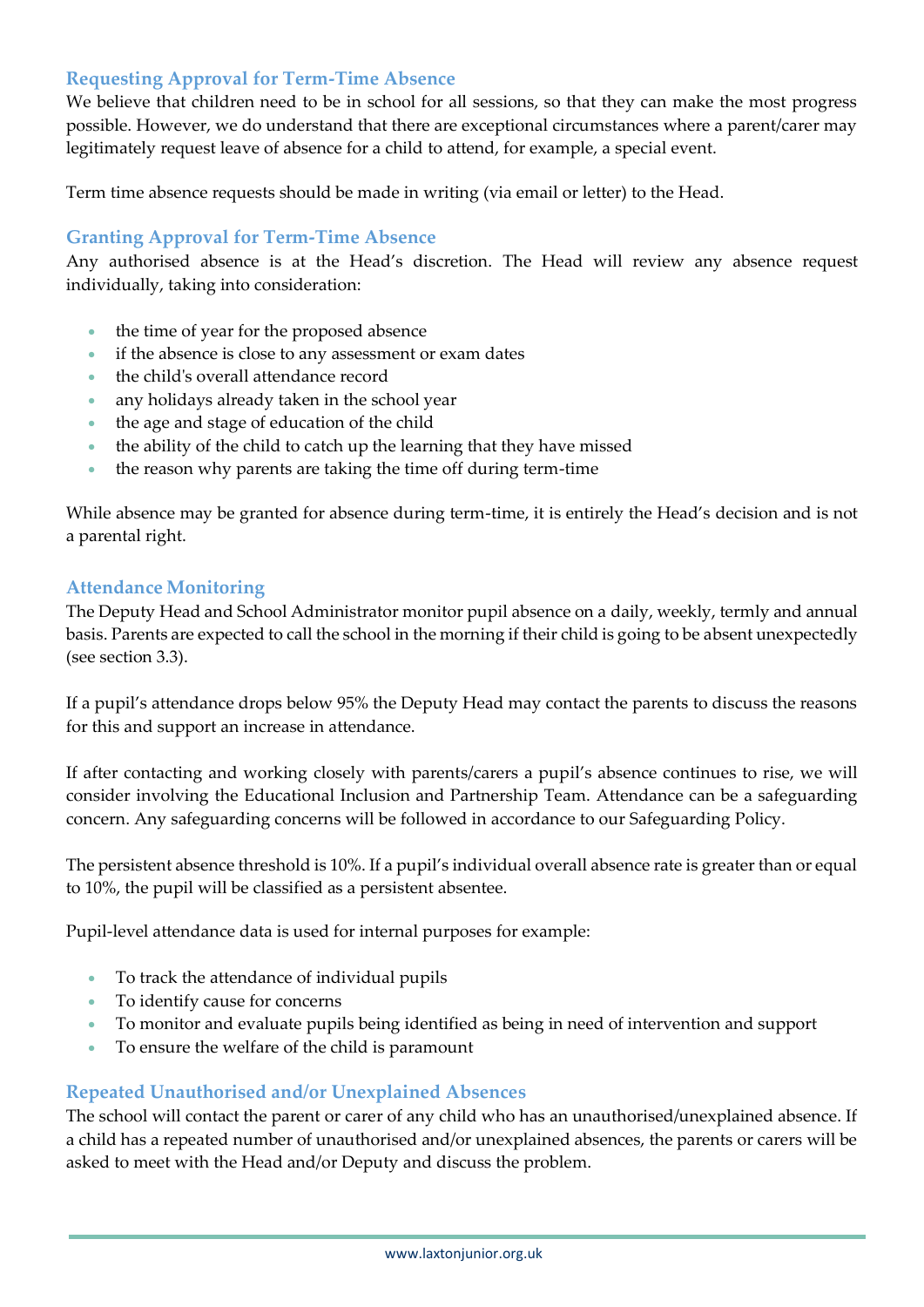If after extensive support from the school, the parents do not ensure that attendance improves to an acceptable standard, the school may seek the support of the Educational Inclusion and Partnership Team. Attendance can be a safeguarding concern. Any safeguarding concerns will be followed in accordance to our Safeguarding Policy.

### **Strategies for Promoting Attendance**

Laxton Junior School will work alongside parents/carers and pupils to improve individual attendance. To promote attendance across the school we:

- Have high expectations and a clear vision for attendance underpinned by our Values and Mission
- Ensure staff, pupils and families understand that absence from school is a potential safeguarding risk and understand their role in keeping children safe
- Convey clear messages about how absence affects attainment, wellbeing and wider outcomes
- Ensure Governors have an accurate view of school attendance
- Build relationships with staff, pupils and families in order to secure trust and engagement and make sure that the School is a welcoming and positive setting
- Communicate openly and honestly with staff, pupils and families about their expectations of school life
- Liaise with other agencies working with pupils and their families to support attendance
- Model respectful relationships and appropriate communication
- Use clear and consistently applied systems and processes to review attendance
- Make sure escalation procedures to address absences are initiated proactively
- Ensure every member of staff knows and understands their responsibilities linked to attendance
- Have robust school systems to provide useful data at cohort, group and individual pupil level to give an accurate view of attendance, reasons for absence and patterns amongst groups
- Deliver intervention in a targeted way
- Monitor and analyse attendance data regularly
- Use Pastoral and Educational Support staff who are skilled in supporting pupils and their families to identify and overcome barriers to attendance
- Create wellbeing action plans in partnership with families and other agencies that may be supporting families
- Monitor the impact of any intervention, making adjustments where necessary

### **Linked Policies**

Linked policies include:

- Safeguarding Policy
- Child Missing from Education Policy
- Staff Code of Conduct

| <b>Reviewer</b>                      | SMC.            |
|--------------------------------------|-----------------|
| <b>Post of Reviewer</b>              | Deputy Head     |
| <b>Review Date</b>                   | Michaelmas 2021 |
| Reviewed and filed with both Schools | Lent 2021       |
| Next Review (max 3 years)            | Michaelmas 2023 |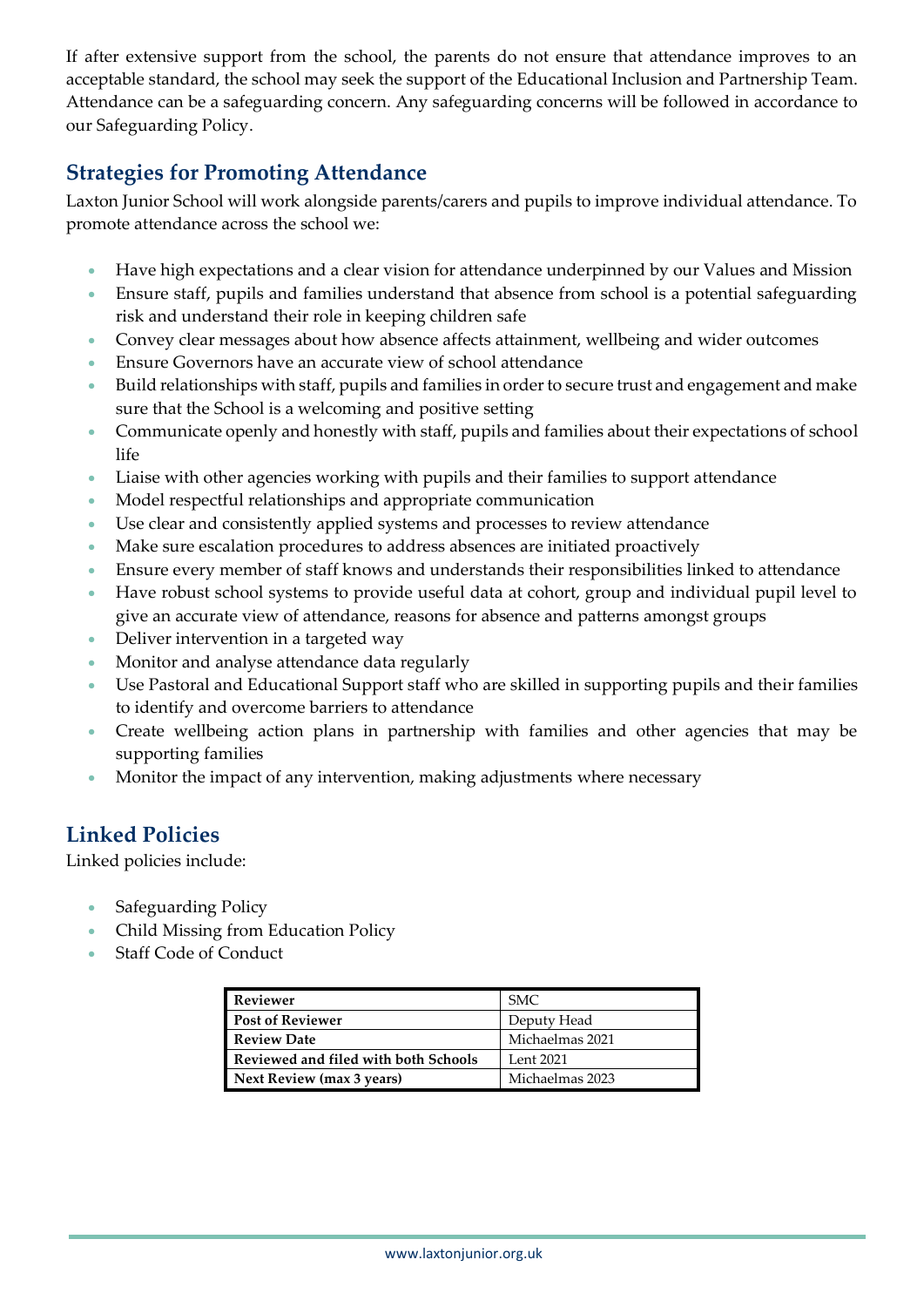## **Appendix 1: Attendance Codes, Descriptions and Meanings**

| Code         | <b>Definition</b>         | Scenario                                                                           |
|--------------|---------------------------|------------------------------------------------------------------------------------|
|              | Present (am)              | Pupil is present at morning registration                                           |
|              | Present (pm)              | Pupil is present at afternoon registration                                         |
| L            | Late arrival              | Pupil arrives late before register has closed                                      |
| B            | <b>Educated Off Site</b>  | Pupil is at a supervised off-site educational<br>activity approved by the school   |
| D            | Dual Registration         | Pupil is attending a session at another setting<br>where they are also registered  |
| J            | Interview                 | Pupil has an interview with a prospective<br>employer/educational establishment    |
| P            | Sporting activity         | Pupil is participating in a supervised sporting<br>activity approved by the school |
| $\mathbf{V}$ | Educational trip or visit | Pupil is on an educational visit/trip organised, or<br>approved, by the school     |
| W            | Work experience           | Pupil is on a work experience placement                                            |

| <b>Authorised Absence</b> |                             |                                                                                                    |  |
|---------------------------|-----------------------------|----------------------------------------------------------------------------------------------------|--|
| $\mathsf{C}$              | Authorised leave of absence | Pupil has been granted a leave of absence due to<br>exceptional circumstances                      |  |
| E                         | Excluded                    | Pupil has been excluded but no alternative provision<br>has been made                              |  |
| H                         | Family holiday (Agreed)     | Pupil has been allowed to go on holiday due to<br>exceptional circumstances                        |  |
| T                         | <b>Illness</b>              | School has been notified that a pupil will be absent due<br>to illness                             |  |
| M                         | Medical/dental appointment  | Pupil is at a medical or dental appointment                                                        |  |
| R                         | Religious observance        | Pupil is taking part in a day of religious observance                                              |  |
| S                         | Study leave                 | Year 11 pupil is on study leave during their public<br>examinations                                |  |
|                           | Covid self-isolating        | Pupil is self-isolating due to being a close contact,<br>awaiting PCR test, travel requirement etc |  |
| >                         | Covid related illness       | Pupil has tested positive for Covid-19                                                             |  |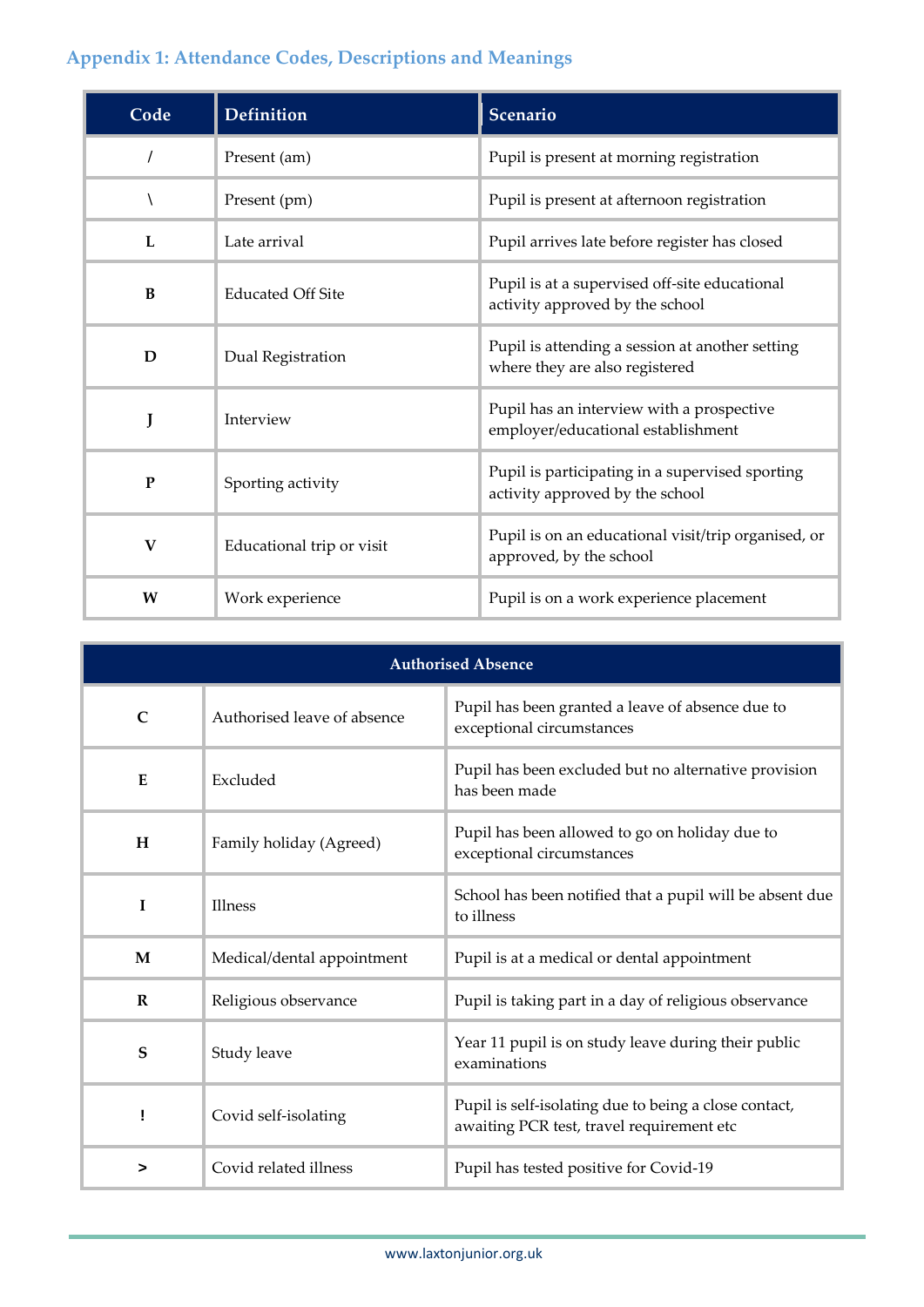| T                           | Traveller absence                     | Pupil from a Traveller community is travelling, as<br>agreed with the school                                                                                                                               |  |
|-----------------------------|---------------------------------------|------------------------------------------------------------------------------------------------------------------------------------------------------------------------------------------------------------|--|
| <b>Unauthorised Absence</b> |                                       |                                                                                                                                                                                                            |  |
| G                           | Unauthorised holiday                  | Pupil is on a holiday that was not approved by the<br>school                                                                                                                                               |  |
| N                           | Reason not provided                   | Pupil is absent for an unknown reason (this code<br>should be amended when the reason emerges, or<br>replaced with code O if no reason for absence has been<br>provided after a reasonable amount of time) |  |
| $\mathbf O$                 | Unauthorised absence                  | School is not satisfied with reason for pupil's absence                                                                                                                                                    |  |
| $\mathbf U$                 | Music Activity                        | Pupil is participating in a supervised music activity<br>approved by the school                                                                                                                            |  |
| F                           | On Site Activity                      | Pupil is participating in a supervised activity approved<br>by the school on site                                                                                                                          |  |
| Other                       |                                       |                                                                                                                                                                                                            |  |
| $\mathbf x$                 | Non-Compulsory School Age<br>Absence  | Pupil of non-compulsory school age is not required to<br>attend                                                                                                                                            |  |
| Y                           | <b>Enforced Closure</b>               | School site is closed, there is disruption to travel as a<br>result of a local/national emergency, or pupil is in<br>custody                                                                               |  |
| Z                           | Pupil not on admission register       | Register set up but pupil has not yet joined the school                                                                                                                                                    |  |
| #                           | Planned school closure                | Whole or partial school closure due to half-term/bank<br>holiday/INSET day                                                                                                                                 |  |
| $\pmb{\mathit{f}}$          | Pupil Not Yet On Roll                 | A pupil is not yet on roll at the school                                                                                                                                                                   |  |
| $\mathbf A$                 | Late Return/Early Departure           | Not Relevant for LJS                                                                                                                                                                                       |  |
| $\mathbf K$                 | <b>CA Activity</b>                    | Not Relevant for LJS                                                                                                                                                                                       |  |
| Z                           | <b>CCF Activity</b>                   | Not Relevant for LJS                                                                                                                                                                                       |  |
| L                           | Leave Out                             | Not Relevant for LJS                                                                                                                                                                                       |  |
| Q                           | Pupil Withdrawn from Normal<br>Lesson | Pupil has been withdrawn from lessons for another<br>purpose eg: additional English lesson                                                                                                                 |  |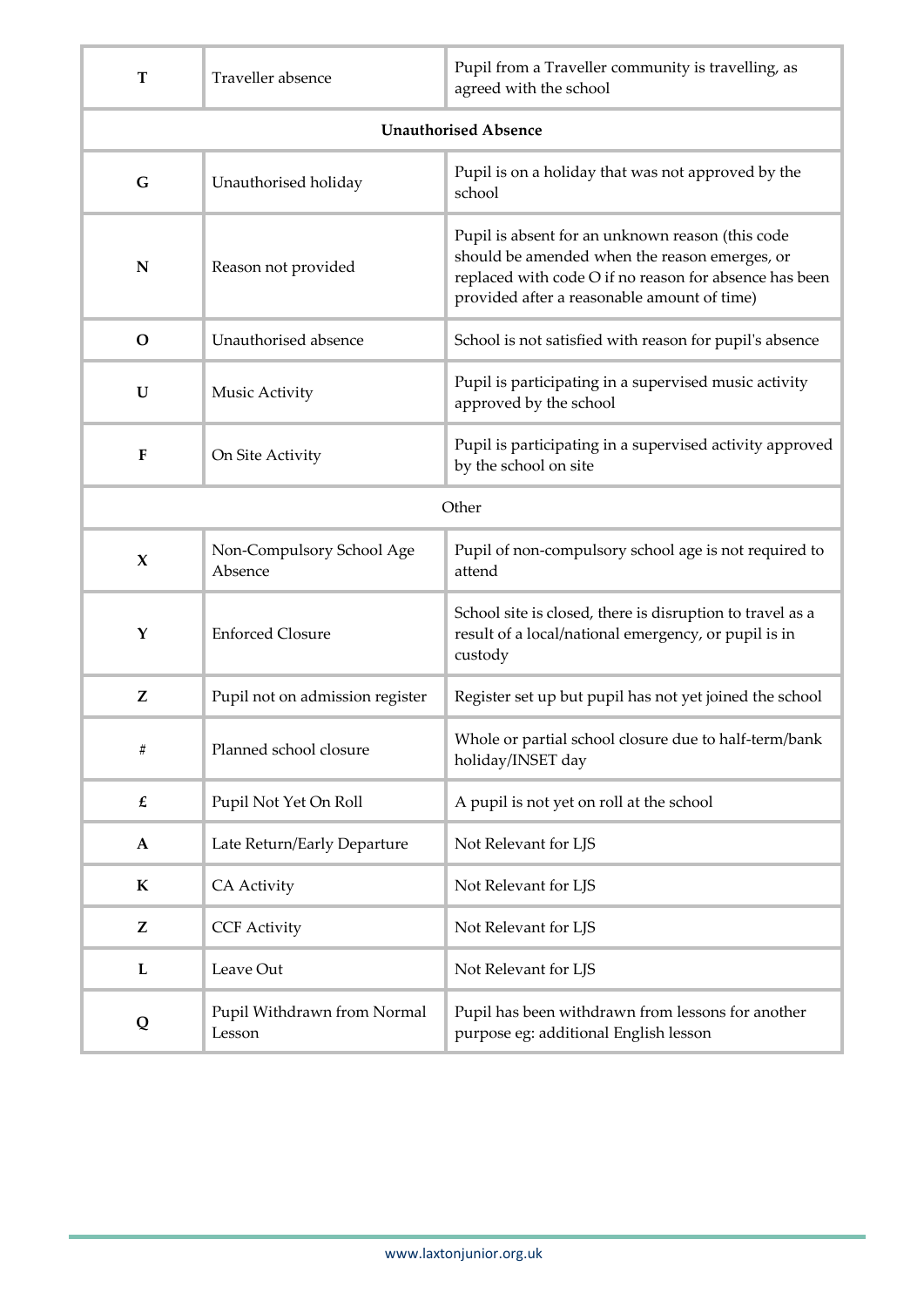#### **Appendix 2: Recording attendance in relation to Covid-19 during the 2021-2022 academic year**

#### **Attendance expectations**

#### **Attendance is mandatory. The usual rules on attendance continue to apply, including:**

- parents' duty to ensure that their child of compulsory school age attends regularly at the school where the child is a registered pupil
- schools' responsibilities to record attendance and follow up absence
- the ability to issue sanctions, including fixed penalty notices, in line with local authorities' codes of conduct
- the duty on local authorities to put in place arrangements for identifying, and to follow up with, children missing education

#### **Not attending in circumstances relating to Covid-19**

This category must be used to record sessions that take place in the 2021 to 2022 academic year where a pupil does not attend because their travel to, or attendance at, school would be:

• contrary to guidance relating to the incidence or transmission of COVID-19 from Public Health England (PHE), or its successor UK Health Security Agency (UKHSA), and/or the Department of Health and Social Care (DHSC) prohibited by any legislation (or instruments such as statutory directions) relating to the incidence or transmission of COVID-19

This category must only be used to record where a pupil is not attending for the reasons set out above. It should not be used to record any other type of non-attendance or absence - for example, where a parent or pupil is anxious about attending school because of COVID-19.

#### **Examples in which 'not attending in circumstances relating to Covid-19' could apply**

### **Pupils who are required to self-isolate as they have symptoms or confirmed Covid-19**

Pupils who have symptoms of COVID-19, or have had a positive lateral flow device (LFD) test, should self-isolate and get a confirmatory polymerase chain reaction (PCR) test.

If a pupil tests negative and if they feel well, they can stop self-isolating and return to school. If the pupil remains unwell following the test (such as with a different illness), then they should be recorded as code I (illness). Code ! should only be used up until the time of the negative test result. Schools should not retrospectively change the attendance register due to a negative test result.

If a pupil tests positive, they should continue to self-isolate in line with public health guidance. Code ! should be used for the period of self-isolation until the test. After the pupil tests positive, they should be recorded as code I (illness) until they are able to return to school.

#### **Pupils who are a close contact of someone who has symptoms or confirmed COVID-19**

Pupils who are a close contact of someone who has tested positive for COVID-19 do not need to selfisolate. They should instead get a PCR test, and should only self-isolate if they test positive. If they do test positive, they should be recorded as code I (illness) until they are able to return to school.

#### **Pupils who are required by legislation to self-isolate as part of a period of quarantine**

As usual, parents should plan their holidays within school breaks and avoid seeking permission to take their children out of school during term time. Families should also consider that their child may need to self-isolate following trips overseas that require a period of quarantine. If a pupil is required to be in quarantine on arrival in, or return to, the UK, the school should use code ! in the register.